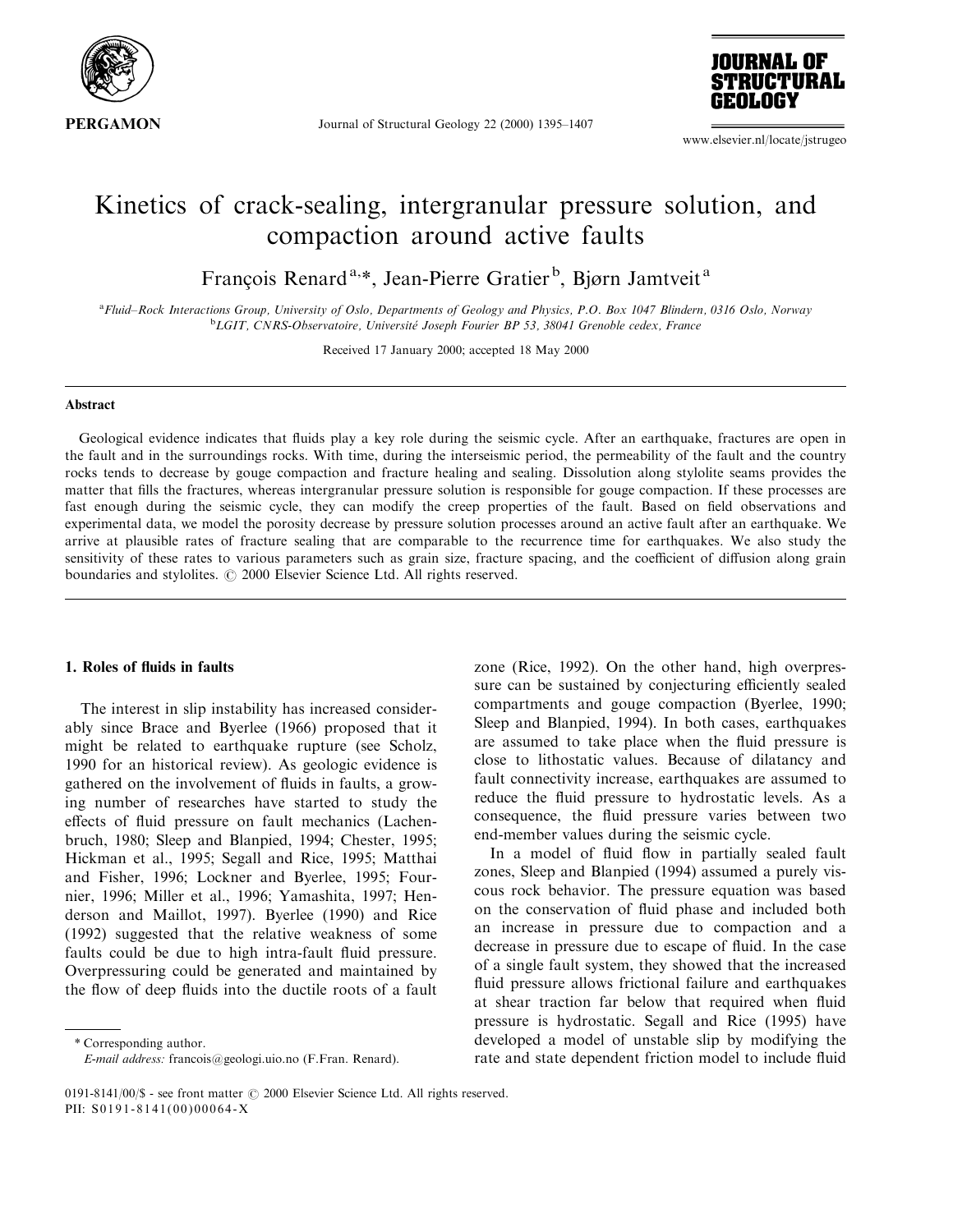pressure and porosity. This model is based on porosity changes deduced from gouge experiments (Marone et al., 1990) with overcompacted rocks where one observes an increase of porosity with shear strain if the normal stress is kept constant. This is called the dilatancy hardening effect (Rice, 1975; Rudnicki and Chen, 1988). Henderson and Maillot (1997) used an empirical exponential function to describe the reduction of porosity due to compaction. They assumed that in the case of rupture, porosity could increase up to 10%. Miller et al. (1996) presented a discrete instability model assuming that the normal stress compacts the fault zone and reduces the porosity, resulting in high fluid pressured compartments and a local weakening of the fault.

As this short literature survey reveals, porosity and permeability are assumed to vary during the seismic cycle, but the porosity changing mechanisms and the precise time scales of these mechanisms are still controversial.

In addition to these models, observations of exhumed faults provide many evidence of extensive fluid–rock interactions (Evans and Chester, 1995), in particular, pressure solution processes can be demonstrated by indented grains and stylolites (Gratier and Gamond, 1990; Janssen et al., 1997). Some of the most significant observations may be summarized as follows. Fluid inclusion networks in the vein minerals demonstrate the presence of fluids during the crack sealing and reflect self-healing processes within the sealing deposit. However, the veins related to active faults are always sealed by external input of material (Gratier et al., 1994; Evans and Chester, 1995). The source of this vein material is mostly nearby solution cleavage and stylolites in the country rocks. This can be demonstrated both by geometric arguments (veins interrupted



Fig. 1. Thin section of crack sealing of veins in a granite rock from the San Gabriel Fault, California. Dissolution occurs along stylolites (S) and solutes precipitate locally in veins open in tension  $(T)$ . In this case, the cracks are thin  $(5-10 \mu m)$  and the mean distance between stylolites is 100–200 μm. Adapted from Gratier et al. (1994).

against solution surface) and by chemical arguments (same mineral dissolved in solution cleavage and precipitated in veins—see Fig. 1) (Gratier et al., 1994). Therefore pressure solution associated with deposition in veins is the main mechanism of crack sealing around active faults and in the gouge.

The nature and the origin of fluids and sealing minerals in fault systems can be estimated from isotope studies. In the San Andreas system, California, the isotope composition of samples from gouges and vein-filling minerals have been compared with that of the host rocks by Pili et al. (1998). The results indicate that fault zones formed at depths between 2 and 5 km appear to have been infiltrated during deformation by fluids of deep origin dominated by crustal water. Mineral deposit in gouges and veins may thus be considered as representing a mixture of species dissolved in the external fluid and species from the dissolving country rocks.

This is compatible with observations indicating that from time to time, probably after an earthquake occurrence, gouge and veins are hydraulically connected. Then, during the interseismic period, vein sealing occurs by input of material removed by pressure solution processes in the nearby country rocks. This type of crack seal model is also compatible with the results of Fisher et al. (1995) who found that there is no evidence for long distance transport of silica within the Kodiak convergent prism in Alaska. However, there is geochemical evidence of local migration of silica from the rock matrix to veins with an approximate balance between the silica dissolved from the rock matrix and the amount of quartz precipitated in veins (Fisher and Brantley, 1992).

From the observed natural structures, the following sequence of crack-sealing processes is expected to occur in active fault zones during interseismic periods (Gratier et al., 1994). Initially, rapid slip driving an earthquake will cause an increase of the overall permeability and reduce the fluid pressure to levels approaching hydrostatic values within the fault zone. The first stage of fluid/rock interactions occurs on the free faces produced during the earthquake and is characterized by fast kinetics. Self-healing of fractured minerals and growth of metamorphic minerals are relevant to this stage. However, none of these processes significantly contribute to the sealing of the open cracks (Gratier et al., 1994). The second stage is pressure solution creep, associated with the indentation of grains and the dissolution along stylolites. It is found to be much more efficient and can be thought as a mechanism that relaxes the stresses in and around the fault. It also decreases the effective stress imposed on the matrix by compaction of the gouge. According to experiments, the time scales of such crack sealing, controlled by the kinetics of pressure solution and associ-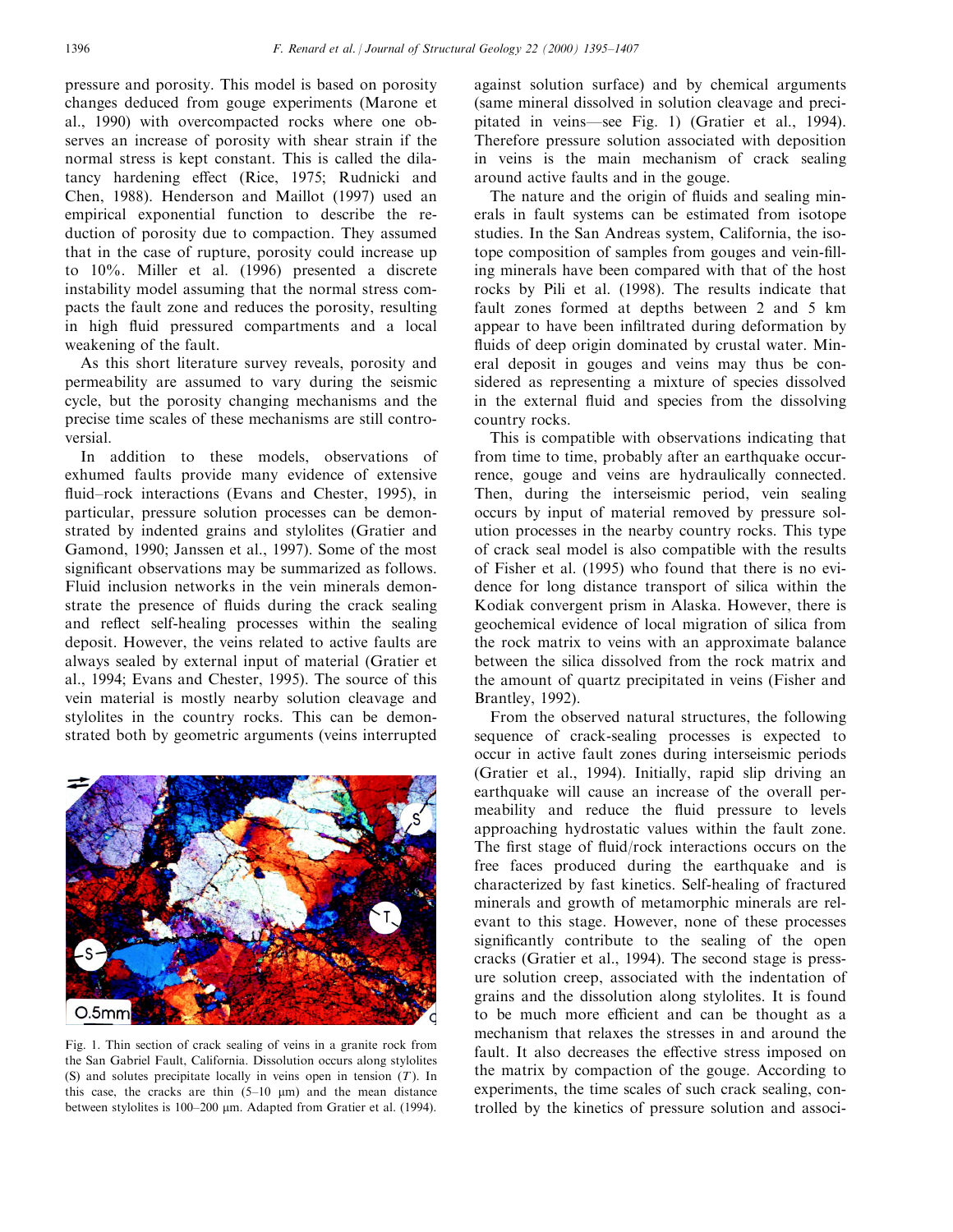

Fig. 2. Textural model for compaction by pressure solution during the interseismic period. Compaction occurs through two mechanisms: pervasive pressure solution at the grain scale (gouge), and vein cementation associated with dissolution along stylolites (country rock around an active fault). (a) Model of truncated sphere for intergranular pressure solution. (b) Model of vein cementation and dissolution along stylolites. The different lengths are used in Eqs. (2)-(10). Both mechanisms are responsible of a creep-like deformation of the rock, with different characteristic time scales.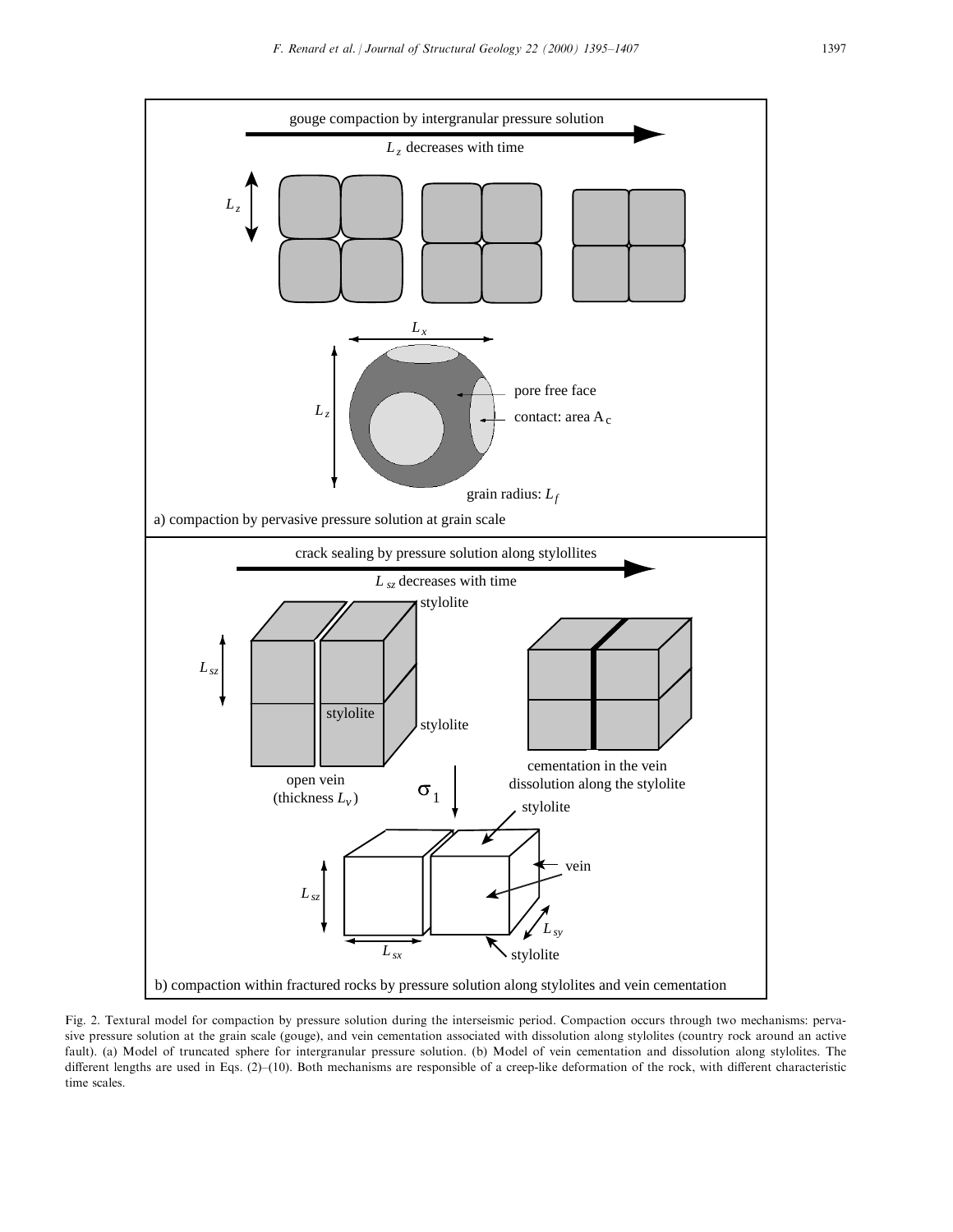ated with deposition processes, are on the order of several tens of years to several million years and are strongly dependent on temperature and the rock texture (Rutter, 1976; Hickman and Evans, 1991; Gratier, 1993). Modeling such an evolution requires knowledge of the geometry of the transport pathways controlling the rate of mass transfer. In this paper, we consider two schemes of porosity reduction

- 1. Compaction modeling of the gouges by pervasive pressure solution at grain contacts associated with precipitation of the dissolved matter in the pore space (Fig. 2a). This mechanism leads to grains indentation and an overall porosity decrease (Renard et al., 1999).
- 2. Crack-seal and creep around the faults by mass transfer between dissolution surfaces (i.e. stylolites), oriented perpendicularly to the maximum compressive stress direction and associated with precipitation on surfaces in contact with free fluid in open cracks (Fig. 2b).

We attempt to quantify the kinetics of these two mechanisms by a conceptually simple reaction and local transport model. The effects of various par-

Table 1 Symbols used in Eqs.  $(1)–(19)$  and Fig. 2

ameters such as stress, rock texture, diffusion rates and temperature are also studied.

## 2. A model for pressure solution and crack sealing

#### 2.1. The driving force for pressure solution

Stress has a significant effect on the chemical potential of a solid. The effect is to increase its molar free energy compared to that at zero-stress. Though the Gibbs-type free energy cannot be defined for nonhydrostatically stressed solids (Shimizu, 1995), dissolution/precipitation of solids is fully described by the surface chemical potential  $\mu$  (Gibbs, 1877). If tangential stress on the grain surface is zero, the chemical potential difference over a grain surface can be written

$$
\Delta \mu = \Delta f + \overline{V}_{\rm s} \Delta P_{\rm n} \tag{1}
$$

where  $\mu$  is the chemical potential of the dissolved component,  $P_n$  is the normal pressure on the solid, f represents the molar Helmholtz free energy,  $\overline{V}_s$  is the molar volume of the solid (see Table 1 for notations

| F                            | Free energy $(J \text{ mole}^{-1})$                                             |
|------------------------------|---------------------------------------------------------------------------------|
| $\mu$                        | Chemical potential $(J \text{ mole}^{-1})$                                      |
| $\mu_0$                      | Chemical potential in a reference state                                         |
| $K_{eq}$                     | Equilibrium constant of a chemical reaction                                     |
| $K_0$                        | Equilibrium constant in a reference state                                       |
| $C_{\text{H}_4\text{SiO}_4}$ | Concentration of silica in solution (mole $m^{-3}$ )                            |
| $a_{\text{H}_4\text{SiO}_4}$ | Activity of silica in solution                                                  |
| $\gamma_{\rm H_4SiO_4}$      | Activity coefficient of silica in solution                                      |
| $c_{\rm c}$                  | Concentration within the grain contact (mole $m^{-3}$ )                         |
| $c_{\rm s}$                  | Concentration in the stylolite (mole $m^{-3}$ )                                 |
| $c_{\rm p}$                  | Concentration in the pore fluid (mole $m^{-3}$ )                                |
| $c_{\rm v}$                  | Concentration in vein                                                           |
| $K_{\rm p}$                  | Kinetics constant for precipitation of the pore surface (mole $m^{-2} s^{-1}$ ) |
| Δ                            | Thickness of the water film trapped inside the grain contact (m)                |
|                              | Coefficient of diffusion along the grain contact $(m^2 s^{-1})$                 |
| $\frac{D_\mathrm{c}}{V_s}$   | Molar volume of a mineral $(m^3 \text{ mole}^{-1})$                             |
| $\boldsymbol{T}$             | Temperature $(K)$                                                               |
| $P_I$                        | Normal stress in direction $i(x, y \text{ or } z)$ (bar)                        |
| $P_{\rm s}$                  | Normal stress to a stylolite (bar)                                              |
| $P_p$                        | Pore pressure (bar)                                                             |
| φ                            | Gouge porosity                                                                  |
| $\phi_{\rm frac}$            | Fracture porosity                                                               |
| $L_x$ , $L_y$ , $L_z$        | Grain parameters to describe the truncated sphere geometry of Fig. 2(a) (m)     |
| $L_{v}$                      | Thickness of the open vein (m)                                                  |
| $L_{sx}$ , $L_{sz}$          | Distance between stylolites in the $x$ and $y$ directions (m)                   |
| $L_{\rm f}$                  | Grain radius (m)                                                                |
| $A_{\rm c}$                  | Surface area of contact between two grains $(m2)$                               |
| $l_{\rm c}$                  | Radius of a grain contact $(\pi l_c^2 = A_c)$ (m)                               |
| $G_{c}$                      | Velocity of dissolution at grain contacts (m $s^{-1}$ )                         |
| $G_{\rm p}$                  | Velocity of precipitation on the pore surface $(m s^{-1})$                      |
| $G_{\rm s}$                  | Velocity of dissolution along a stylolite (m $s^{-1}$ )                         |
| $G_v$                        | Velocity of precipitation in the open vein $(m s^{-1})$                         |
|                              |                                                                                 |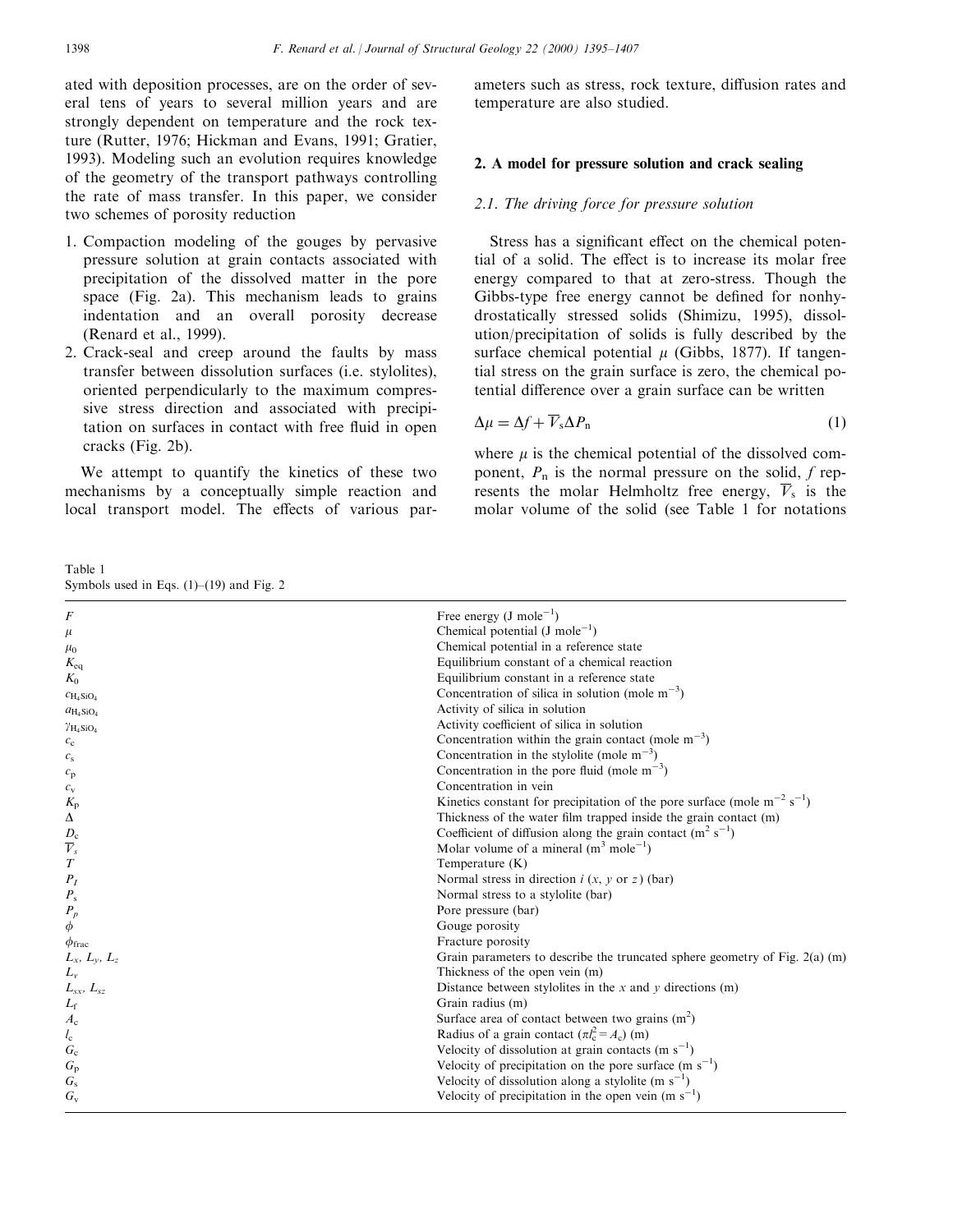and units). Relationship Eq. (1) characterizes the chemical potential at the solid at each point on the surface of the solid and varies over the grain surface between contact areas and pore surface. The driving force for material transfer along a grain surface is the difference in chemical potential between two parts of the same crystal surface. The term  $\Delta f$  contains contributions due to elastic energy, dislocation energy and surface energy. At the conditions prevailing in the earth's crust, these different contributions are one to two orders of magnitude less than the contribution of the normal stress, and this is often neglected (Paterson, 1973).

# 2.2. A textural and stress model for intergranular pressure solution

The non-linear dynamics of grain compaction in the gouge arise from the fact that during deformation intergranular contact areas grow and grains indent each other. To account for such geometric evolution, the rock is modeled as a cubic array of grains (Dewers and Ortoleva, 1990; Renard et al., 1999) and assumed to be monomineralic. The grains have a truncated spherical geometry (Fig. 2a), which is characterized by four geometrical lengths:  $L_f$ , the grain radius, and  $L_x$ ,  $L_v$ , and  $L_z$ , the lengths of the truncations in the three directions of space. Intergranular fluids can be considered as fluid films (Weyl, 1959; Rutter, 1976) or as a connected network of fluid inclusions, forming an `island and channel' pattern (Raj and Chyung, 1981; Spiers et al., 1990). In our simulations we will simply describe the grain boundary as a fluid film. This assumption should only modify the transport properties of the grain contacts, the diffusion being faster in the presence of an `island and channels' structure.

Compaction at a grain scale can be divided into three successive steps (Raj, 1982; Renard et al., 1997). Dissolution occurs at grain contacts due to a local concentration of stress. Then solutes diffuse along the  $grain/grain$  interface where a fluid film is trapped (Renard and Ortoleva, 1997). When arriving in the pore, the solutes precipitate on the surface of the grain in contact with the pore space. The whole process is responsible for a non-linear porosity reduction with time.

The complex dynamics of pressure solution comes from a non-linear feedback between stress and rock texture. Following the analysis by Dewers and Ortoleva (1990) one can write a force balance relationship between the vertical stress  $P_z$  (equivalent to a lithostatic stress, for example the effect of overburden), the normal stress on a grain contact  $P_c$ , and the pore pressure  $P_p$ :

$$
-L_xL_y(P_z-P_p)P_z=A_cP_c+(L_xL_y-A_c)P_p \qquad (2)
$$

where  $A_c$  is the surface area of the contact and  $L_x$ ,  $L_y$ are the truncations of the spherical grains in the  $x$  and y directions, as shown in Fig. 2(a). As  $A_c$  increases with time, the stress normal to the contact decreases allowing a coupling between grain geometry and stress. For simplicity, we focus on the vertically directed grain contacts (normal to the z-axis). Results are identical for the horizontally directed contacts (normal to  $x$  and  $y$  contacts) because one considers an isotropic loading of the system.

The velocities  $G_c$  and  $G_p$  (m s<sup>-1</sup>) describe the geometric evolution of the z-contact length variables.  $G_c$  is representative of the time evolution of the moving grain interface due to dissolution at contact and represents the rate at which  $L_z$  decreases with time.  $G_p$ takes in account the evolution of the grain radius and characterizes the thickness of overgrowth on the pore surface (Renard et al., 1999). Given these rates, the textural evolution of the grains follows:

$$
\frac{dL_z}{dt} = G_c(c_c, P_c, P_z) \text{ and } \frac{dL_f}{dt} = G_p(c_p, P_p, P_z)
$$
 (3)

where  $L_f$  is the grain radius,  $L_z$  is the length of the truncation of the spherical grain,  $c_c$  and  $c_p$  are the concentrations inside the contact and in the pore respectively;  $P_c$  is the normal stress in the contact,  $P_p$  is the pore pressure and  $P_z$  is the lithostatic vertical pressure. The rates  $G$  are defined positive when dissolution occurs on the surface and negative for precipitation. In the model  $c_c$  is related to  $c_p$  by a steady state assumption (Dewers and Ortoleva, 1990). Fick's Law gives

$$
\frac{2\pi l_{\rm c}\Delta D_{\rm c}(c_{\rm c}-c_{\rm p})}{l_{\rm c}}=-\frac{A_{\rm c}}{\overline{V}_{\rm s}}G_{\rm c}\tag{4}
$$

where  $V_s$  is the molar volume of the dissolving solid,  $D_c$  is the diffusion coefficient along the grain boundaries,  $\Delta$  is the thickness of the water film trapped in the grain interface,  $l_c$  is the radius of the circular grain contact, and  $A_c$  its surface area. We must also take into account the conservation of volume in a system closed at a grain scale

$$
6A_{\rm c}G_{\rm c} + A_{\rm p}G_{\rm p} = 0. \tag{5}
$$

The factor 6 in Eq. (5) represents the six contacts that each grain has with its neighbors. The rate  $G_p$  corresponds to the precipitation on the pore surface, which is equal to

$$
G_{\rm p} = k_{\rm p} \overline{V}_{\rm s} \left( 1 - \frac{c_{\rm p}}{K_{\rm eq}} \right) \tag{6}
$$

where  $k_p$  is the kinetics constant for mineral precipitation and  $K_{eq}$  the equilibrium constant for the reaction of dissolution/precipitation. The ratio in Eq. (6) represents the degree of super-saturation. This model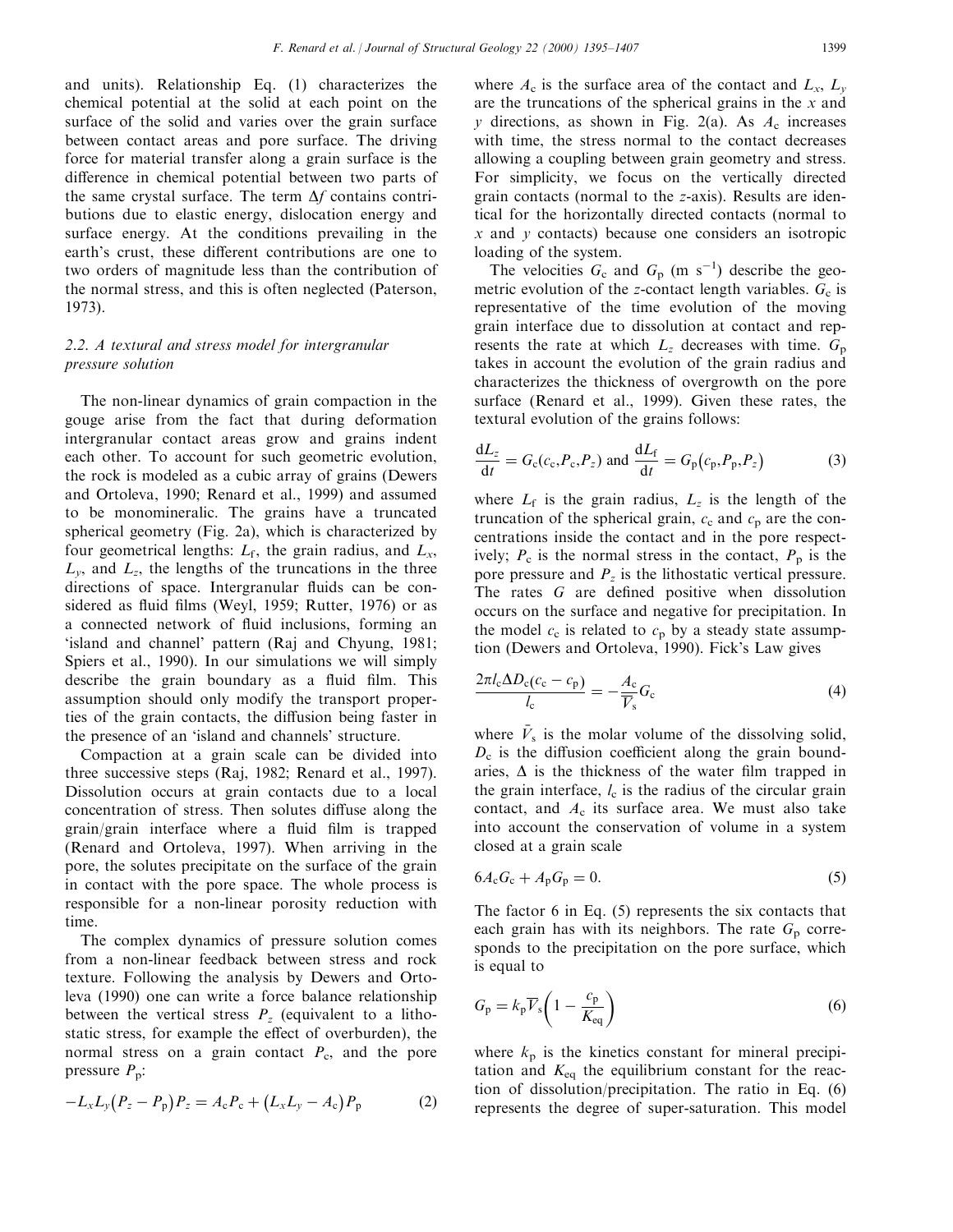of dissolution at grain contacts and precipitation on the free face allows an overall compaction of the rock.

## 2.3. A textural and stress model for stylolites and veins

Dissolution occurs along the stylolite planes and matter is transported to the open veins oriented perpendicularly to the stylolites. The mean distance between stylolites  $L_{sz}$  decreases with time due to dissolution. During the same time, the open veins close because of precipitation and  $L_{sx}$  and  $L_{sy}$  are increasing whereas the open space in veins  $L<sub>v</sub>$  is decreasing (Fig. 2b). The process stops when the original open fracture becomes filled and attains zero percent porosity. The fracture porosity  $\phi_{\text{frac}}$  of the system is equal to

$$
\phi_{\text{frac}} = \frac{L_{\text{v}}(L_{sx} + L_{sy})}{(L_{sx} + L_{\text{v}})(L_{sy} + L_{\text{v}})}.
$$
\n(7)

As in the case of intergranular pressure solution, the stress normal to the stylolite surface decreases with time as precipitation occurs in the veins. One can also write a relationship similar to Eq. (2) between the macroscopic stress perpendicular to the stylolite  $P_z$ , (here similar to a lithostatic stress), the normal stress on a stylolite surface  $P_s$ , and the pore pressure  $P_p$ 

$$
(L_{sx} + L_{v})^{2} P_{z} = L_{sx}^{2} P_{s} + 2L_{sx}L_{v}P_{p}
$$
\n(8)

where it is assumed that  $L_{sx}=L_{sy}$ .

Deformation occurs by dissolution of matter in stylolite planes perpendicular to the main stress  $\sigma_1$  and solutes precipitate in open veins perpendicular to  $\sigma_2 = \sigma_3$ . Thus it follows that

$$
\frac{dL_{sz}}{dt} = G_s(c_s, P_s)
$$
\n
$$
\text{and } \frac{dL_{sx}}{dt} = \frac{dL_{sy}}{dt} = -\frac{dL_v}{dt} = G_v(c_v, P_p)
$$
\n(9)

where  $L_{sx}$  and  $L_{sy}$  are assumed to be equal. The rate  $G<sub>s</sub>$  describes the decrease of thickness of the interstylolitic region due to dissolution along the stylolite surface;  $c_s$  is the concentration of dissolved matter in the stylolite and  $P_s$  the stress normal to the stylolite.  $G_v$  is the rate of precipitation inside the vein,  $c_v$  is the concentration of solutes in the open vein and  $P<sub>p</sub>$  the fluid pressure inside the vein, assumed to be equal to the pore pressure (equal to  $\sigma_2$  and  $\sigma_3$ ).

In the model  $c_s$  is related to  $c_v$  by a Fick's law describing diffusion from the stylolite to the veins

$$
\frac{4L_{sy}\Delta_{s}D_{s}(c_{s}-c_{v})}{L_{sy}}=-\frac{L_{sx}^{2}}{\overline{V}_{s}}G_{s}
$$
\n(10)

where  $\bar{V}_s$  is the molar volume of the dissolving solid,

 $\Delta$ <sub>s</sub> is the thickness of the stylolite, and  $D_s$  is the diffusion coefficient of the dissolving solute along the stylolite. The value of the diffusion coefficient along a stylolite is not well defined, but for a given temperature, it should range between that at a single grain contact (as measured in pressure solution experiments) and that in a very fine-grained rock such as an ultramylonite or a quartz aggregate (Farver and Yund, 1995, 1999). For example, at  $200^{\circ}$ C, a typical values for the diffusion coefficient in a mylonite, estimated after Farver and Yund (1999), is  $9.8 \times 10^{-15}$  m<sup>2</sup> s<sup>-1</sup>, with an activation energy of  $30 \pm 6$  kJ mole<sup>-1</sup>. This value can vary within an order of magnitude, depending on whether diffusion is parallel or perpendicular to the mylonite schistosity. Pressure solution experiments indicate that the product of water film thickness and coefficient of diffusion is around  $10^{-19} - 10^{-20}$  m<sup>3</sup> s<sup>-1</sup> at 350°C (Rutter, 1976; Gratier and Guiguet, 1986) with a smaller activation energy. For a flat grain interface of 1 nm, this means that the coefficient of diffusion at the grain contact would be  $10^4 - 10^5$  greater than for the case of an ultramylonite.

As for the model of pressure solution at grain scale, we must take into account the conservation of volume in a closed system. All the matter dissolved inside the stylolite precipitates in the veins.

$$
2L_{sx}^{2}G_{s} + 4L_{sx}L_{sz}G_{v} = 0.
$$
 (11)

The rate  $G_v$ , representing precipitation on the vein surface, is defined as in Eq.  $(6)$ , except that the concentration is that in the open vein

$$
G_{\rm v} = k_{\rm p} \overline{V}_{\rm s} \bigg( 1 - \frac{c_{\rm v}}{K_{\rm eq}} \bigg). \tag{12}
$$

#### 3. Modeling the compaction within and around a fault

The gouge is considered to be an aggregate of either pure quartz or pure calcite with a grain size of 10  $\mu$ m in the gouge. Just after an earthquake, the porosity of this rock is high and estimated to be around 10% from evaluation of the mean ratio between sealed cracks and host rocks. This value is also taken as an initial condition for gouge compaction to compare the two processes. The initial mean distance between veins and stylolites in the country rock is taken from geological observations  $(L_{sx} = L_{sy} = L_{sz} = 100 \text{ }\mu\text{m})$  (Fig. 1; Gratier et al., 1994; Gudmundsson, 1999). Just after an earthquake, the fractures are considered to be open, with a thickness  $L_v=6 \mu m$  (Gratier et al., 1994). Given these conditions, the initial fracture porosity of the system is close to 10%. We apply our model to estimate pressure solution rates in pure limestone and quartz rocks. These initial conditions will be varied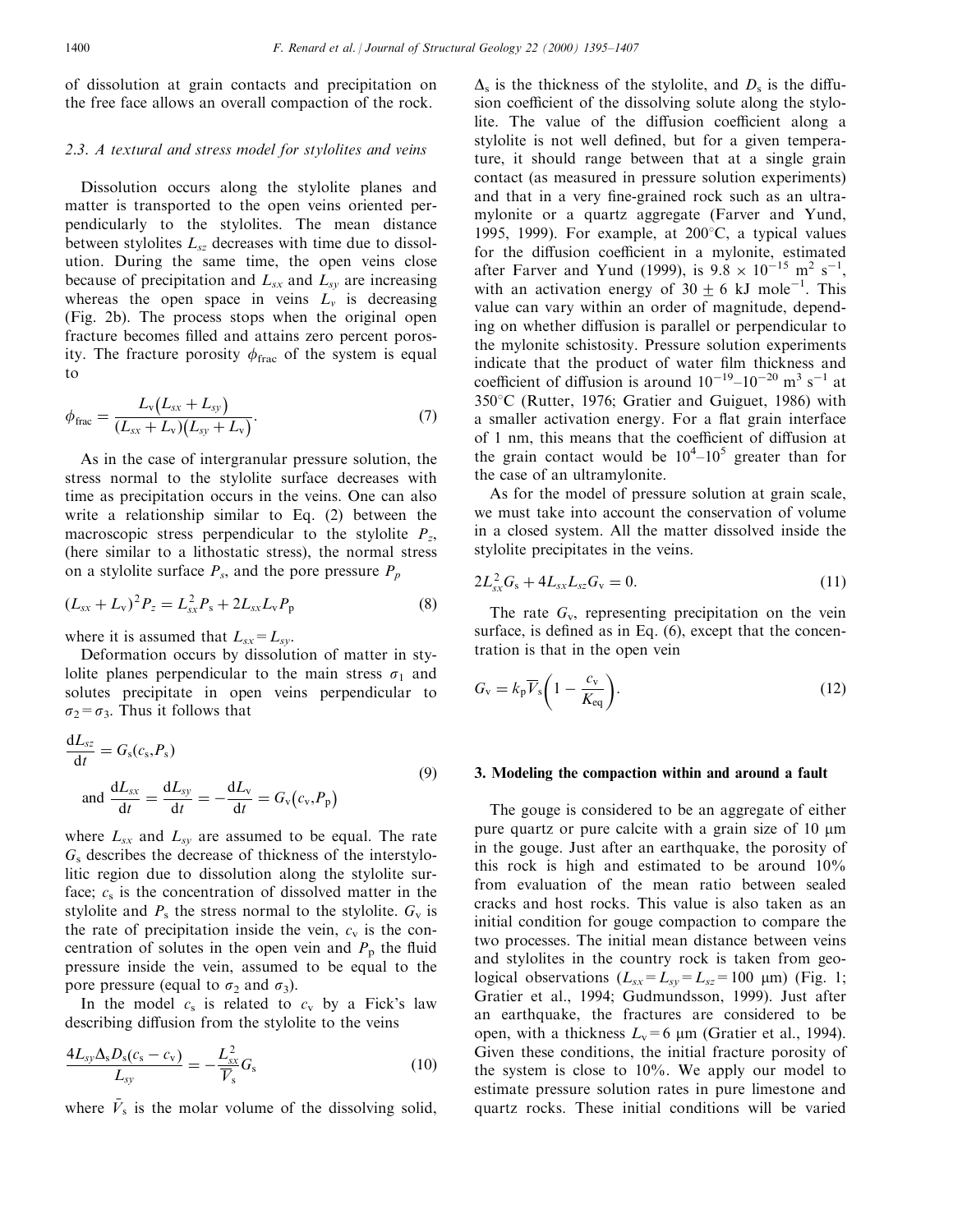later to study the effect of the distance of transport between sites of dissolution and sites of precipitation.

The transport properties of the grain interface and the stylolites are taken from experiments on pressure solution (Rutter, 1976; Hickman and Evans, 1991; Gratier and Guiguet, 1986; Gratier, 1993) which give the product coefficient of diffusion times water film thickness in the range  $10^{19} - 10^{21}$  m<sup>3</sup> s<sup>-1</sup> at 250 to 350 $^{\circ}$ C. A small activation energy of 15 kJ/mole is taken to estimate this product at lower temperatures. The thickness of the flat grain interfaces is assumed to decrease exponentially as the effective stress increases (Renard and Ortoleva, 1997).

We consider now two simple end-member cases. The rock is monomineralic and can be either pure quartz or pure calcium carbonate. The chemical reaction of dissolution or precipitation of quartz is taken to be

$$
SiO_{2(s)} + 2H_2O \Leftrightarrow H_4SiO_{4(aq)}.\tag{13}
$$

The equilibrium constant for this reaction  $K_{eq}$  is

$$
K_{\text{eq}} = \frac{a_{\text{H}_4\text{SiO}_4}}{a_{\text{SiO}_2} a_{\text{H}_2\text{O}}} \tag{14}
$$

where all the *as* are the activity of the species in sol-



Fig. 3. Simulations of the compaction of a quartz gouge with fine grains  $(10 \mu m)$ . The porosity decreases with time due to pervasive pressure solution. Initially, the porosity of the gouge is high (around 10%) and it decreases because of dissolution at grain contacts and precipitation in the pores (see Fig. 2a). The porosity-time curves are almost linear in this logarithmic-linear graph indicating an exponential decrease of porosity with time with characteristic times decreasing with depth. In these and the next simulations, the temperature gradient is  $30^{\circ}$ C/km and the lithostatic and hydrostatic pressure gradients are taken to be 22 MPa/km and 10 MPa/km, respectively.

ution. At equilibrium, if we take the reference states of solid quartz and water to be pure stress-free states and we take the activities of quartz and water equal to 1. The equilibrium constant is related to silica solubility  $c_{\text{H}_4\text{SiO}_4}$  through

$$
K_{\text{eq}} = \gamma_{\text{H}_4\text{SiO}_4} c_{\text{H}_4\text{SiO}_4} \tag{15}
$$

where  $\gamma_{H_4SiO_4}$  is the activity coefficient, assumed to be equal to 1 in a dilute pressure free state and  $c_{H_4SiO_4}$  is the molarity of aqueous silica.  $K_{eq}$  under stress is related to the equilibrium constant  $K_0$  in stress-free state by

$$
K_{\text{eq}} = K_0 \exp\left(\frac{\mu_{\text{qz}} - \mu_0}{RT}\right). \tag{16}
$$

Using these relations one can estimate the solubility of quartz on the different sites of the model (grain contact, pore surface, stylolites, veins). Such solubility enters the model through the reaction of precipitation in the pore (Eqs. (6) and (12)). In Eq. (16),  $K_0$  is almost only dependent on temperature, the pressure dependence being included in the free-energy term. It is the equilibrium constant for a stress-, dislocation-, elastic- and surface energy-`free' state. We choose its value to be as following (Rimstidt and Barnes, 1980)

$$
\log (K_0) = 1.881 - 0.002028 \times T - \frac{1560}{T}
$$
 (17)

The rate constant for dissolution/precipitation increases with temperature and varies with pH and ionic concentrations (Dove, 1994). Some authors have evaluated the kinetics of quartz dissolution through laboratory measurements (Dove, 1994) and found rates faster than in geological conditions (Oelkers et al., 1996). Walderhaug (1994) has derived precipitation rates in sandstones in the Norwegian shelf from fluid inclusion microthermometry and he has found a value much lower. Because of the large uncertainty about the kinetics of quartz dissolution-precipitation, we have chosen kinetics laws derived from data measured in laboratory (Dove, 1994), even if in geological conditions inhibitions processes could slow down the kinetics of dissolution-precipitation.

The reaction of calcite dissolution is taken to be

$$
\text{CaCO}_3(\text{s}) \Leftrightarrow \text{Ca}^{2+} + \text{CO}_3^{2-}.\tag{18}
$$

Plummer and Busenberg (1982) give the following relationship for the equilibrium constant of this reaction between 0 and  $90^{\circ}$ C

$$
\log (K_{\text{eq}}) = -171.065 - 0.0077993T
$$
  
+ 2839.319/T + 71.595 log (T) (19)

where  $T$  is the temperature in Kelvin. We have also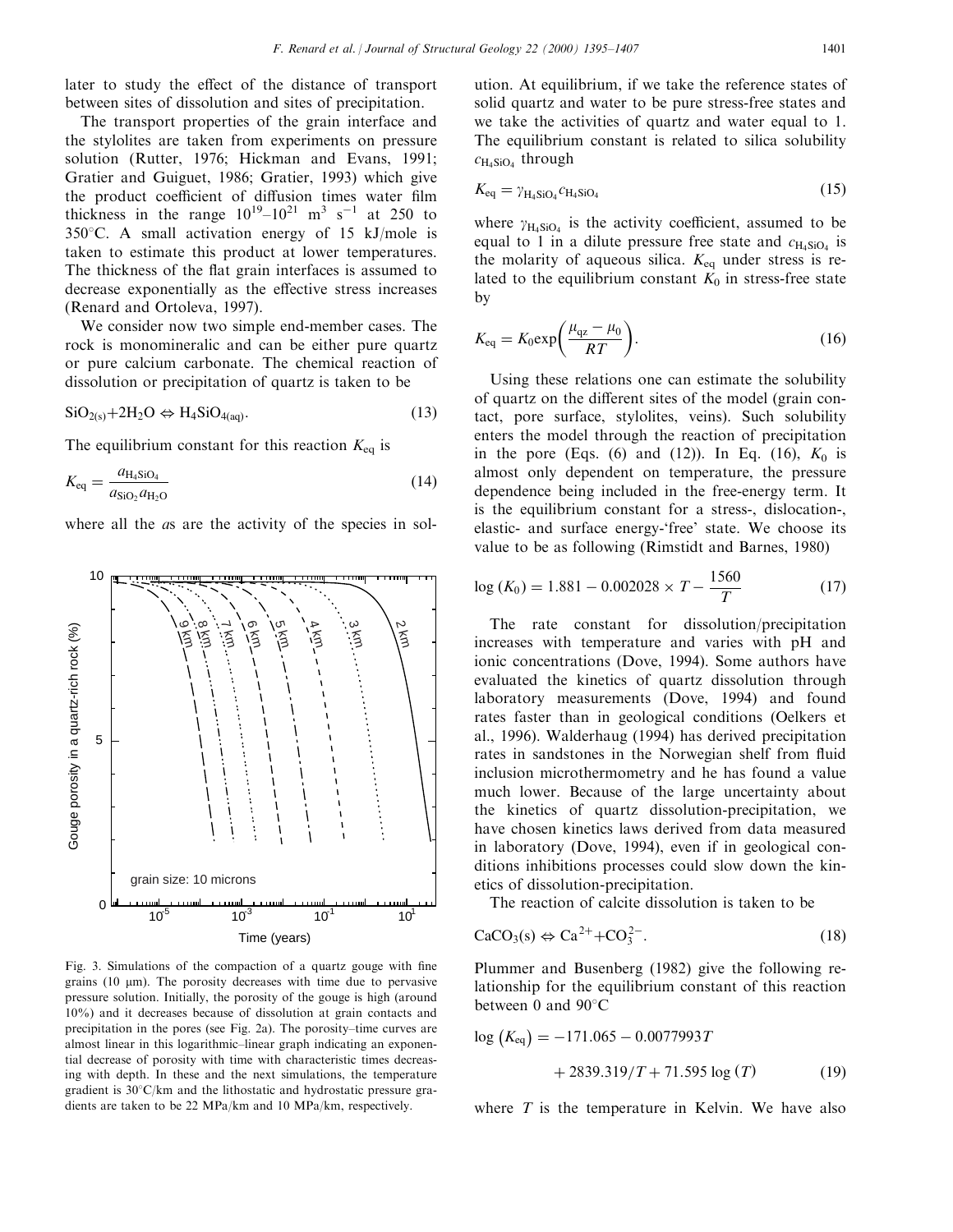used their model of  $CO<sub>2</sub>–H<sub>2</sub>O$  equilibrium to estimate the concentrations of  $CO_3^{2-}$ , HCO<sub>3</sub>, and H<sub>2</sub>CO<sub>3</sub>, as well as the activity of dissolved.  $CO<sub>2</sub>$  between 0 and  $90^{\circ}$ C. Above this temperature, the equilibrium constant for this reaction is estimated with the SUPCRT92 database (Johnson et al., 1992). The kinetics constant of calcite dissolution and precipitation was calculated from Plummer et al. (1978, 1979).

Compaction and stylolitization are modeled for different geological conditions corresponding to a vertical profile in the crust along a fault between 2 and 9 km depth. A temperature gradient of  $30^{\circ}$  km<sup>-1</sup> is taken. As stated in the introduction, the driving force for gouge compaction after an earthquake is assumed to be the difference between lithostatic and hydrostatic pressure. The hydrostatic pressure gradient is chosen to be 10 MPa  $km^{-1}$  and the lithostatic pressure gradient is 22 MPa  $km^{-1}$  (here assumed to correspond to  $\sigma_1$ ). We will consider only the case of a hydrostatic fluid pressure. Overpressure compartments may develop in the faults during the interseismic period, and this should modify the driving force for pressure solution deformation. However, overpressuring is a complex process which is dependent not only on the evolution of the porosity of both the gouge and the country rocks, but also on the flux of fluid from depth (Rice, 1992). As we intend to compare the rate of change of porosity between two mechanisms (grain compaction, and stylolites–veins) we think it is interesting to use a comparable driving force. However it must be kept in mind that the evolution with time of both rates of change of porosity may be slower than estimated when overpressuring develops.

For stylolites and vein-sealing the driving force is the shear along the fault plane which induces a difference of normal stress between the stylolites and the veins. Few data are available on the evolution of such a difference of stress with depth; so we took an evolution similar to the driving force for the gouge, assuming a constant increase of the normal stress difference with depth  $(12 \text{ MPa km}^{-1})$ . Moreover it has been observed that in the upper crust the effective stress variation has a smaller influence on the rate of deformation, than the temperature variation (Oelkers et al., 1996; Walderhaug, 1994). In our simulations, the increase of temperature with depth induces a greater effect on the increase of the pressure solution rate than effective stress variations would.



Fig. 4. (a) Pressure solution by stylolitization and precipitation in quartz veins as a function of time. The fracture porosity, initially arbitrarily fixed at around 10% just after an earthquake, decreases with time. The curves correspond to different depths between 2 and 9 km. (b) Pressure solution by stylolitization and precipitation in calcite veins as a function of time. As for quartz, the fracture porosity is arbitrarily fixed at around 10% just after an earthquake. The curves correspond to simulations at dierent depths between 1 and 9 km. Between 2 and 5 km, the rate of pressure solution does not change with depth. This is due to two antagonistic processes. On one hand, the solubility of calcium carbonate decreases with temperature and depth, lowering the pressure solution rate. On the other hand the increasing effective stress with depth promotes the rate of pressure solution. These two effects cancel with depth. Below 5 km, the solubility decrease is faster that the increase of driving force related to stress. Therefore the rate of pressure solution decreases. The characteristic times for deformation are greater for crack sealing than in the gouge (Fig. 3), mainly because of an increase of the distance of transport.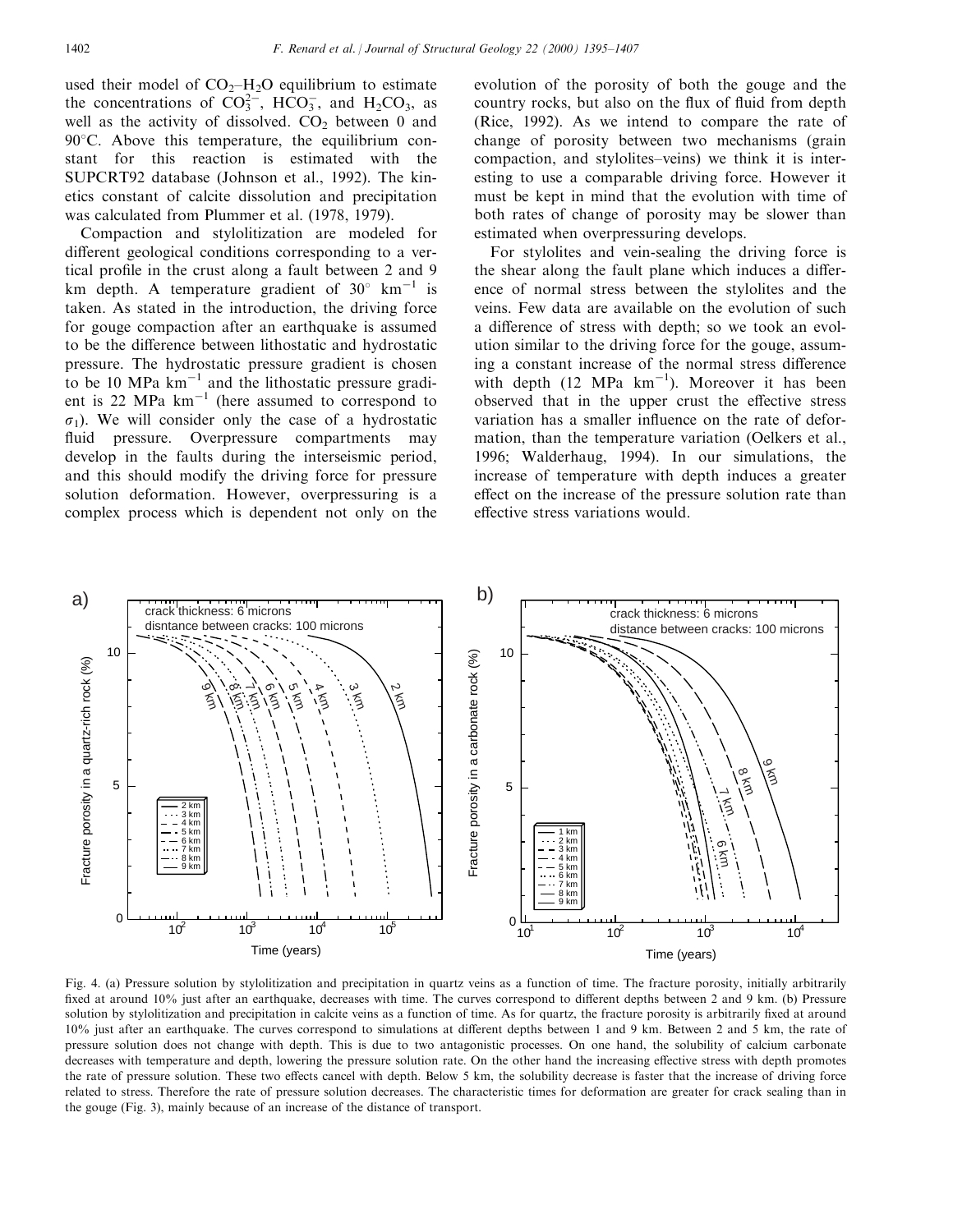## 3.1. Quartz grain deformation in the gouge

During chemical compaction, dissolution occurs inside the grain contact and matter precipitates on the pore surface, hence  $L_f$  (measuring the thickness of overgrowth on the pore surface) increases (Fig. 2a). It is assumed that chemical compaction is isotropic, so grain truncation lengths  $L_x$ ,  $L_y$ , and  $L_z$  all decrease equally with deformation. The model is closed at the grain scale with respect to solid mass, thus the grain volume does not change with time. The grains evolve as truncated spheres with decreasing pore surface area and increasing nominal contact area (Fig. 2a). Simultaneously, porosity decreases with time (Fig. 3). Depending on depth, it takes from less than 1 day (at 9 km) to 50 y (at 2 km) to close the porosity in a quartz-rich gouge with very fine texture (grain size of  $10 \mu m$ ). In this case of very fine-grained rocks, pressure solution would be very fast and it would represent a relevant mechanism for post-seismic viscous relaxation in the gouge of an active fault at depth.

## $3.2.$  Stylolite-vein deformation in the fault

Due to quartz dissolution along stylolites and precipitation in the veins, the fracture porosity  $\phi_{\text{frac}}$  of the



Fig. 5. Deformation rates for crack sealing in a quartz-rich rock. Initial conditions are the following: mean distance between stylolites  $(L_{sz})$ : 100 µm, crack aperture  $(L_v)$ : 6 µm. The deformation rate decreases slowly with time as deformation occurs because the stress normal to stylolites decreases as cracks seal (Eq.  $(8)$ ). The effect of depth on the rate of pressure solution is clearly seen, the main effect being the increase of temperature that modify the solubility of silica in water by several orders of magnitude (Eqs. (9) and (10)).

rock decreases with time (Fig. 4a). If this porosity is arbitrarily fixed at 10% after an earthquake, it decreases to 0% in 1000 y at 9 km depth, or 0.4 My at 2 km depth for a quartz-rich lithology. These fracturehealing rates are 3–4 orders of magnitude slower than for compaction of the gouge. They correspond to deformation rate increasing by two orders of magnitude from 2 to 9 km (Fig. 5).

In the case of calcite, the fracture porosity closes in about 1000 y (Fig. 4b) between 2 and 5 km and the compaction rate slows down below. It seems that the rate of pressure solution does not change much with depth in carbonate-rich rocks between 2 and 5 km. This is due to two opposite effects that cancel each other. On one hand, an increase of temperature with depth decreases calcite solubility and the rate of pressure solution. On the other hand, the effective stress increases with depth and promotes the driving force for pressure solution. Below 5 km, the rate of pressure solution decreases constantly because the solubility decrease is not compensated by the increase of effective stress.



Fig. 6. Sensitivity of the rate of crack sealing to the value of the coefficient of diffusion along the stylolite for simulations corresponding to a quartz-rich rock at 2 and 5 km depth.  $D_{gb}$  is the coefficient of diffusion as estimated by Farver and Yund (1999) for a highly stressed mylonite (activation energy 30 kJ mole<sup>-1</sup>),  $D_a$  is the coefficient of diffusion for a 2-nm-thick water film as estimated from pressure solution experiments (activation energy 15 kJ mole<sup>-1</sup>) (Rutter, 1976; Hickman and Evans, 1991; Gratier and Guiguet, 1986; Gratier, 1993) and  $D<sub>p</sub>$  is the coefficient of diffusion in bulk water (activation energy 15  $kJ$  mole<sup>-1</sup>) (Applin, 1987). The time associated with pressure solution is strongly dependent on the diffusion rate at grain boundaries.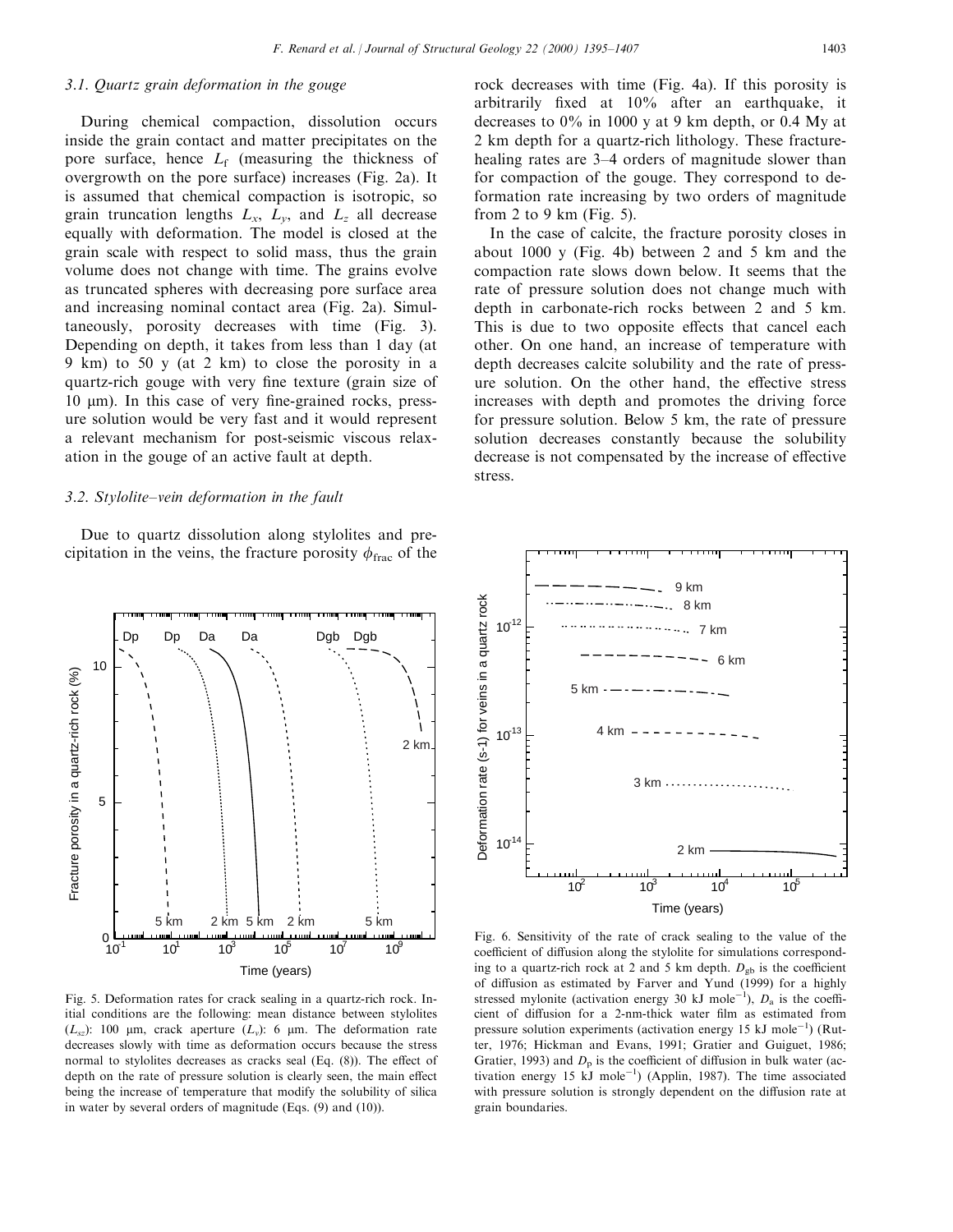

Fig. 7. (a) Size effect for simulations corresponding to the sealing of fractures of a quartz-rich rock at 5 km depth. The initial fracture porosity after an earthquake is the same in all cases. The rate of porosity decrease changes as the mean distance between the microcracks  $(L_{sz})$  varies from 10  $\mu$ m (a lot of small cracks), 20, 50, 100, 200, 500, to 1000  $\mu$ m (few larger cracks). The aperture of microcracks ( $L_v$ ) varies from 0.6, 1.2, 3, 6, 12, 30 to 60 mm, respectively. The rate of crack sealing is much higher for a large number of small cracks than fewer larger ones. (b) Size effect for the sealing of fractures of a calcite-rich rock at 4 km depth. In this case also, the rate of sealing decreases when the mean distance between cracks increases (from 50, 100, 200, 500, to 1000  $\mu$ m) and the crack thickness increases (3, 6, 12, 30, 60  $\mu$ m, respectively).

#### 3.3. Sensitivity to various parameters

In these simulations, the least constrained parameters are the coefficient of diffusion along grain contacts or along the stylolites, the grain size that can vary locally in the fault; the crack width, and the mean distance between the veins (which imposes the area of dissolution under stress and thus the mean distance of diffusion along a trapped fluid). When these parameters vary, the time for fracture porosity closure is modified.

Decreasing the coefficient of diffusion of solutes from stylolites to open veins at a constant depth slows down pressure solution (Fig.  $6$ ). If the diffusion is as fast as in bulk water, the rate of pressure solution is two orders of magnitude higher. This parameter is, at this writing, the least constraint one in pressure solution models. It should strongly depend on the flatness of grain interfaces. We expect that new experiments in the coming years will help define more accurate values of this parameter and its dependence with temperature, and perhaps stress.

# 3.4. Effects of grain size and vein spacing

There is also a size effect, depending on the mean distance between veins (Fig. 7). A dense array of thin cracks will close much faster than a loose array of thicker cracks (Gratier et al., 1999). The larger the dis-

tance between stylolites and cracks, the slower is the transport from the dissolution site to the precipitation surface. Effect of the spacing between veins is given in Fig. 7. From 10  $\mu$ m to 1 mm, the strain rate decreases by six orders of magnitude. This is clearly the major effect and careful analysis of the main distance of mass transfer in natural deformation is required.

For distances comparable to those in Fig.  $1(100 200 \mu m$  between stylolites), the sealing time of the fracture network in quartz-rich rocks at  $4-6$  km varies between 500 and 100 000 y depending on the value of the coefficient of diffusion. The lower value is close to the recurrence time of major earthquakes along active faults (Scholz, 1990).

The contributions of the different processes of pressure in the upper crust are summarized in Fig. 7 for the case of pure quartz or pure carbonate rocks. The rate of pressure solution in quartz rocks increases with depth both in the gouge and in the fractures with the difference that the gouge compaction is much faster than the fracture sealing because of the difference in the transport distance and the thickness of the dissolved and precipitated layers.

For carbonate rocks, the dependence of pressure solution with depth is more complex. The strain rate of pressure solution increases with depth, from 1 to 5 km. This rates decreases for greater depths because of a decrease of calcite solubility with temperature. The strain rate curves of carbonates rocks cross the curve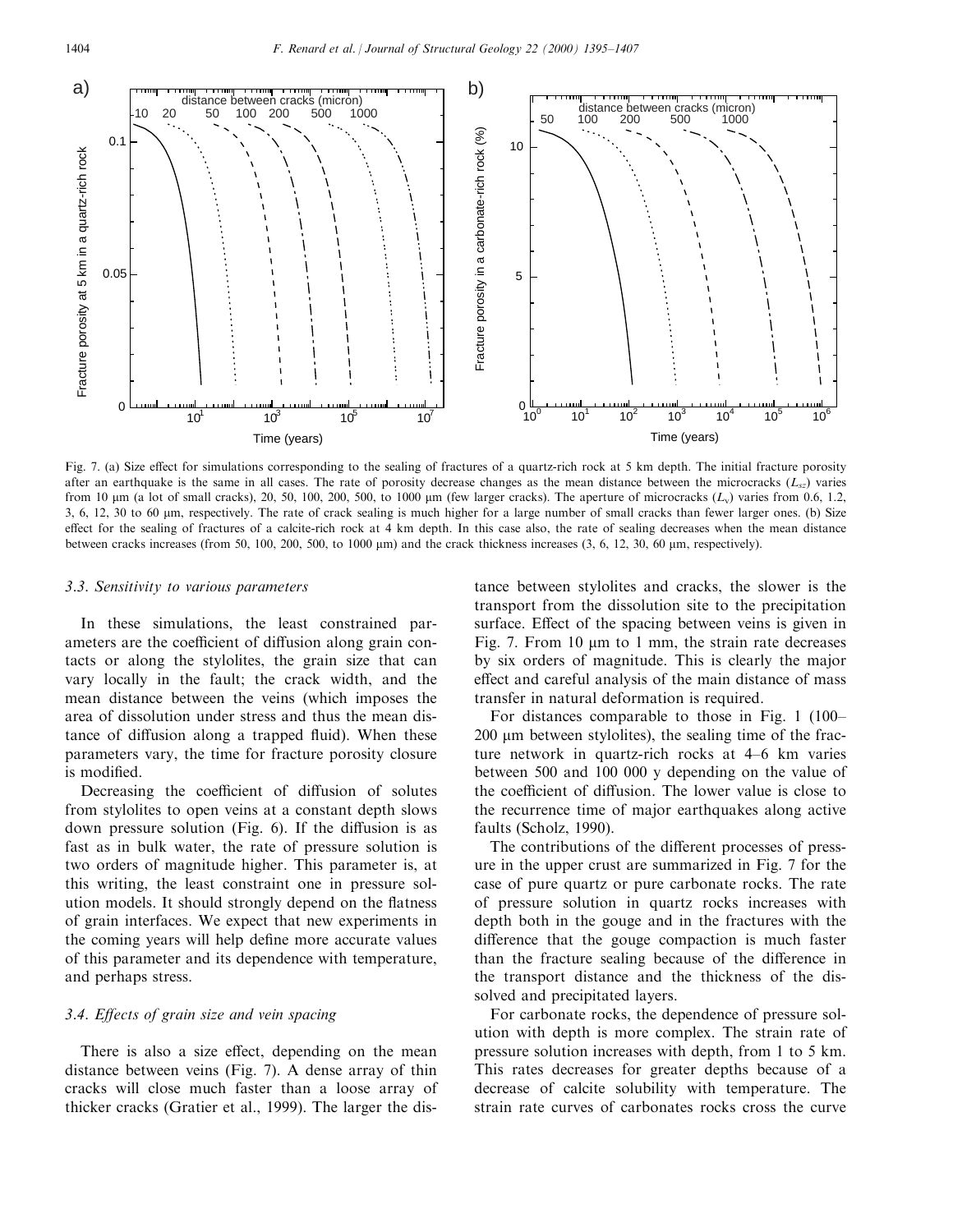of quartz rocks at a temperature of  $220-230^{\circ}$ C, corresponding to depths of 7 km for a gradient of temperature of  $30^{\circ}/km$  (Fig. 8). Such calculations are in agreement with geological observations showing that calcite is mobile at shallow depths whereas quartz is more mobile at greater depths. The transition between these two fields is mainly controlled by temperature and by the chemistry of rocks and fluids.

## 4. Discussion

Evans and Chester (1995) have observed that fluiddriven reactions and veining occurred during faulting, but are localized in a small region near the fault plane. For example, in the San Gabriel fault, geochemical data indicate that the system could have been opened to fluids for some time after an earthquake. As a finegrained gouge compacts fast (several years according to our calculations), fluid could not circulate efficiently during a long period there, compared to open veins for which the kinetics of closing are much slower (several hundred to several million years). The distance to the fault over which the fluid can circulate should correspond to the area damaged by microfracturing around a fault during a seismic event.

In addition, geodetic observations of post-seismic deformation in the Northridge area show the presence of a creep deformation in the upper crust, associated with displacements on the surface over periods of several years (Donnellan and Lyzenga, 1998). These observations are in agreement with a deformation controlled by fluids and mechano-chemical processes in the upper crust. Our modeling indicates that such creep deformation can be caused by the two main processes of pressure solution: intergranular pressure solution, and dissolution along stylolite coupled to vein sealing.

Our calculations also suggest that permeability reduction around active faults in California should occur rapidly between 0 and 4 km because of calcite precipitation in open fractures. Below  $7-8$  km, the kinetics of quartz dissolution and precipitation are fast enough to allow quick vein sealing. As a consequence, there should exist a region in the crust characterized by slower porosity and permeability reduction, between 4 and 7 km. At this depth interval the decrease of calcite solubility slows down the process of vein sealing and the quartz kinetics are too slow to close fractures efficiently. Such calculations indicate that the local lithology is a crucial factor in controlling the rate of pressure solution-induced deformation in the crust.

The solubility crossover has significant implications for the distribution of pore pressure and its evolution during the seismic cycle. For example if calcite is mobilized at shallow depth, localized crack sealing is



Fig. 8. Summary of the different processes of ductile deformation in an upper crust with carbonate rocks and quartz-rich rocks between 2 and 9 km. The two mechanisms of deformation presented here are compaction of a fine-grained gouge and sealing of open veins coupled with dissolution along stylolites. Gouge compaction is much faster than crack sealing and there is a clear control of the rate of deformation by the lithology. Such simulations are performed with textural and chemical variables that can be measured independently. Even if there can be a large uncertainty on some of the input parameters (rock texture, kinetics and thermodynamics data), it seems that the time scale of pressure solution creep can be relatively small and should play a role in the seismic cycle. Such calculations indicate also that there exists a transition depth in the crust. One passes from carbonate deformation at shallow depths to deformation accommodated by quartz-rich rocks at greater depths; the strain rates curves, crossing each other at a depth controlled by temperature, around  $220^{\circ}$ C in these simulations.

fast enough to induce a zone of low permeability promoting high pore pressure between 2 and 5 km depth.

Extrapolating this model to natural systems is clearly limited by the crucial effect of the geometry of the diffusion pathways. Geometric parameters such as the spacing between the cracks are not easy to estimate from natural observations. This is probably the main source of uncertainties in this approach. Careful studies must be performed in order to improve our knowledge of the three-dimensional geometry of such diffusion pathways.

Another uncertainty comes from the poor constraint on the relationship between stress and crack-seal kinetics. This needs a major experimental effort.

#### 5. Conclusions

Such calculations stress that viscous compaction of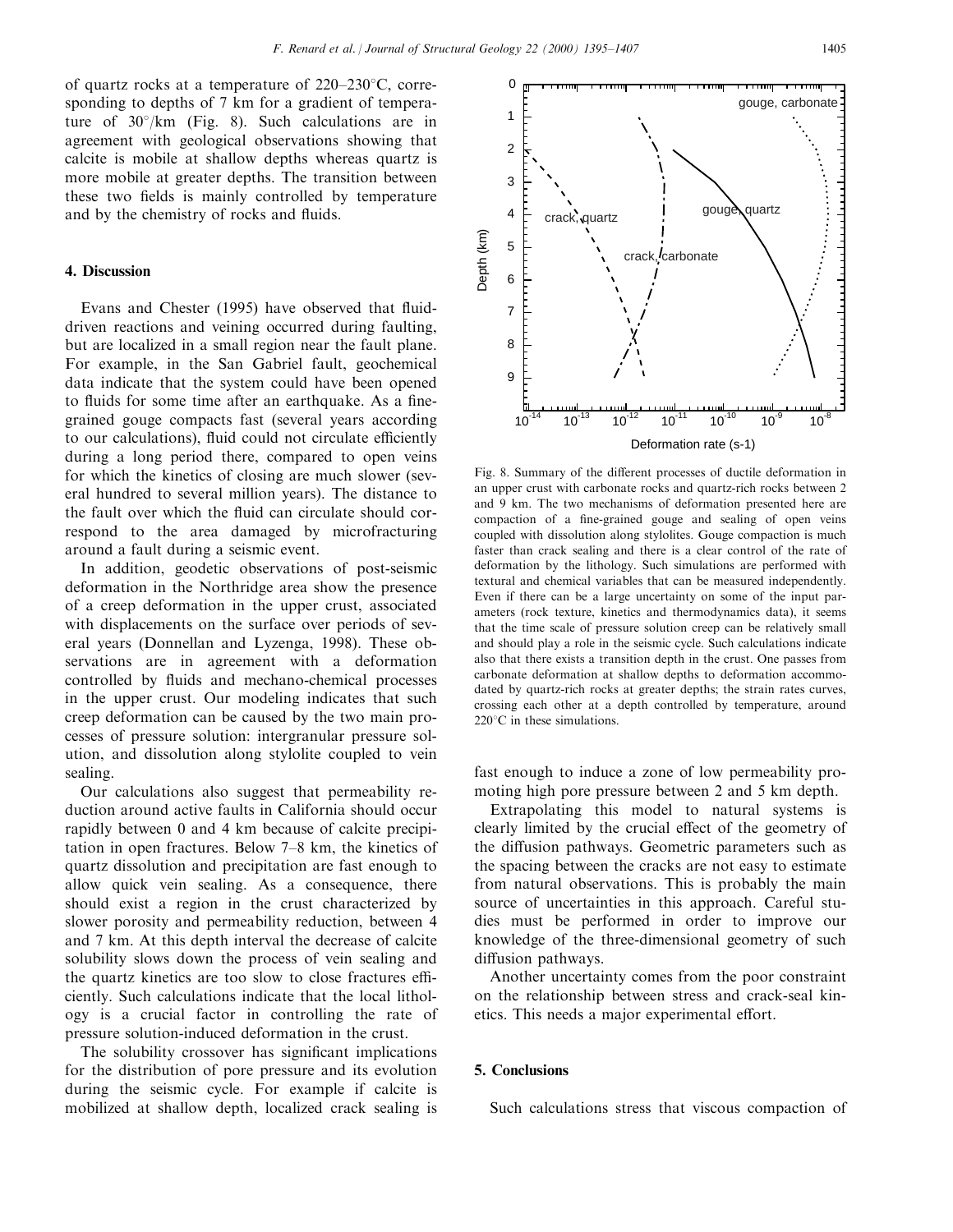the rocks inside a fault plays an important role during the seismic cycle and show that brittle and ductile deformation can interact in the upper crust (Gratier et al., 1999). Two time-scales emerge from our calculations based on natural observations: pervasive pressure solution at the grain scale in the gouge is much faster than pressure solution along stylolites and associated precipitation in veins. Following an earthquake, the permeability loss in the gouge, due to intergranular pressure solution, should be much faster than permeability variations due to fracture sealing. This suggests that open veins in the country rocks around the fault plane mainly control fluid circulation.

Fluids play a key role in the viscous relaxation occurring in the upper crust after an earthquake.

In the Northridge area, the post-seismic slip observed after the 1994 earthquake can reach several centimeters per year and is a witness of a `soft upper crust'. Common explanations of this relaxation involve the flow of lower crustal material (Donnellan and Lyzenga, 1998). We suggest here that pressure solution may also be a mechanism of stress relaxation in the gouge and in the country rock surrounding the fault over periods of several days to hundreds of years after a major earthquake. We stress also that more experiments on pressure solution, and particularly on the rate of diffusion along grain boundaries, should help reducing the uncertainty concerning the time scales of this creep deformation.

#### Acknowledgements

This project has been supported by the Norwegian Research Council through grant number 113354/420 to the Fluid-Rock Interactions. We would like to thank B. Parry and J. Hadizedeh for helpful comments and J.P. Evans for his editorial help.

#### References

- Applin, K.R., 1987. The diffusion of dissolved silica in dilute aqueous solution. Geochimica and Cosmochimica Acta 51, 2147-2151.
- Brace, W.F., Byerlee, J.D., 1966. Stick-slip as a mechanism for earthquakes. Science 153, 990-992.
- Byerlee, J.D., 1990. Friction, overpressure and fault normal compression. Geophysical Research Letters 17, 2109-2112.
- Chester, F.M., 1995. A rheologic model for wet crust applied to strike-slip faults. Journal of Geophysical Research 100, 13033-13044.
- Dewers, T., Ortoleva, P., 1990. A coupled reaction/transport/mechanical model for intergranular pressure solution stylolites, and differential compaction and cementation in clean sandstones. Geochimica and Cosmochimica Acta 54, 1609-1625.
- Donnellan, A., Lyzenga, D.A., 1998. GPS observations of fault after

slip and upper crustal deformation following the Northridge earthquake. Journal of Geophysical Research 103, 21285-21297.

- Dove, P.M., 1994. The dissolution kinetics of quartz in sodium chloride solutions at  $25^{\circ}$ C to  $300^{\circ}$ C. American Journal of Science 294, 665±712.
- Evans, J.P., Chester, F.M., 1995. Fluid-rock interaction in faults of the San Andreas system: Inferences form San Gabriel fault rock geochemistry and microstructures. Journal of Geophysical Research 100, 13007-13020.
- Farver, J.R., Yund, R.Y., 1995. Interphase boundary diffusion of oxygen and potassium in K-feldspar/quartz aggregates. Geochimica and Cosmochimica Acta 59, 3697-3705.
- Farver, J.R., Yund, R.Y., 1999. Oxygen bulk diffusion measurements and TEM characterization of a natural ultramylonite for fluid transport in mica-bearing rocks. Journal of Metamorphic Geology 17, 669-684.
- Fisher, D.M., Brantley, S.L., Everett, M., Dzvonik, J., 1995. Cyclic fluid flow through a regionally extensive fracture network within the Kodiak accretionary prism. Journal of Geophysical Research 100, 12881±12894.
- Fisher, D.M., Brantley, S.L., 1992. Models of quartz overgrowth and vein formation; deformation and episodic fluid flow in an ancient subduction zone. Journal of Geophysical Research 97, 20043±20061.
- Fournier, R.O., 1996. Compressive and tensile failures at high fluid pressure where preexisting fractures have cohesive strength, with application to the San Andreas Fault. Journal of Geophysical Research 101, 25499-25509.
- Gibbs, J.W. 1877. On the equilibrium of heterogeneous substances. Transactions of the Connecticut Academy 3, 108-248 and 343- 524.
- Gratier, J.P., Guiguet, R., 1986. Experimental pressure solution on quartz grains: the crucial effect of the nature of the fluid. Journal of Structural Geology 8, 845–856.
- Gratier, J.P., 1993. Experimental pressure solution of halite by an indenter technique. Geophysical Research Letters 20, 1647-1650.
- Gratier, J.P., Gamond, J.F., 1990. Transition between seismic and aseismic deformation in the upper crust. In: Knipe, R.J., Rutter, E.H. (Eds.), Deformation, Mechanisms, Rheology and Tectonics, Geological Society Special Publication, 54, pp. 461-473.
- Gratier, J.P., Chen, T., Hellmann, R., 1994. Pressure solution as a mechanism for crack sealing around faults, Proceedings of Workshop LXIII on the Mechanical involvement of fluids in faulting, 94-228. USGS open-file report, Menlo Park, CA, pp. 279±300.
- Gratier, J.P., Renard, F., Labaume, P., 1999. How pressure solution creep and fracturing process interact in the upper crust to make it behave in both a viscous and brittle manner. Journal of Structural Geology 21, 1189-1197.
- Gudmundsson, A., 1999. Fluid overpressure and stress drop in fault zones. Geophysical Research Letters 26, 115-118.
- Henderson, J.R., Maillot, B., 1997. The influence of fluid flow in fault zones on patterns of seismicity: a numerical investigation. Journal of Geophysical Research 102, 2915-2924.
- Hickman, S.H., Evans, B., 1991. Experimental pressure solution in halite—The effect of grain interphase boundary structure. Journal of the Geological Society of London 148, 549-560.
- Hickman, S., Sibson, R., Bruhn, R., 1995. Introduction to the special issue: mechanical involvement of fluid in faulting. Journal of Geophysical Research 100, 12831-12840.
- Janssen, C., Michel, W., Bau, M., Luders, V., Muhle, K., 1997. The North Anatolian Fault Zone and the role of fluids in seismogenic deformation. Journal of Geology 105, 387-403.
- Johnson, J.W., Oelkers, E.H., Helgeson, H.C., 1992. SUPCRT92-A software package for calculating the standard molal thermodynamic properties of minerals, gases, aqueous species, and reactions